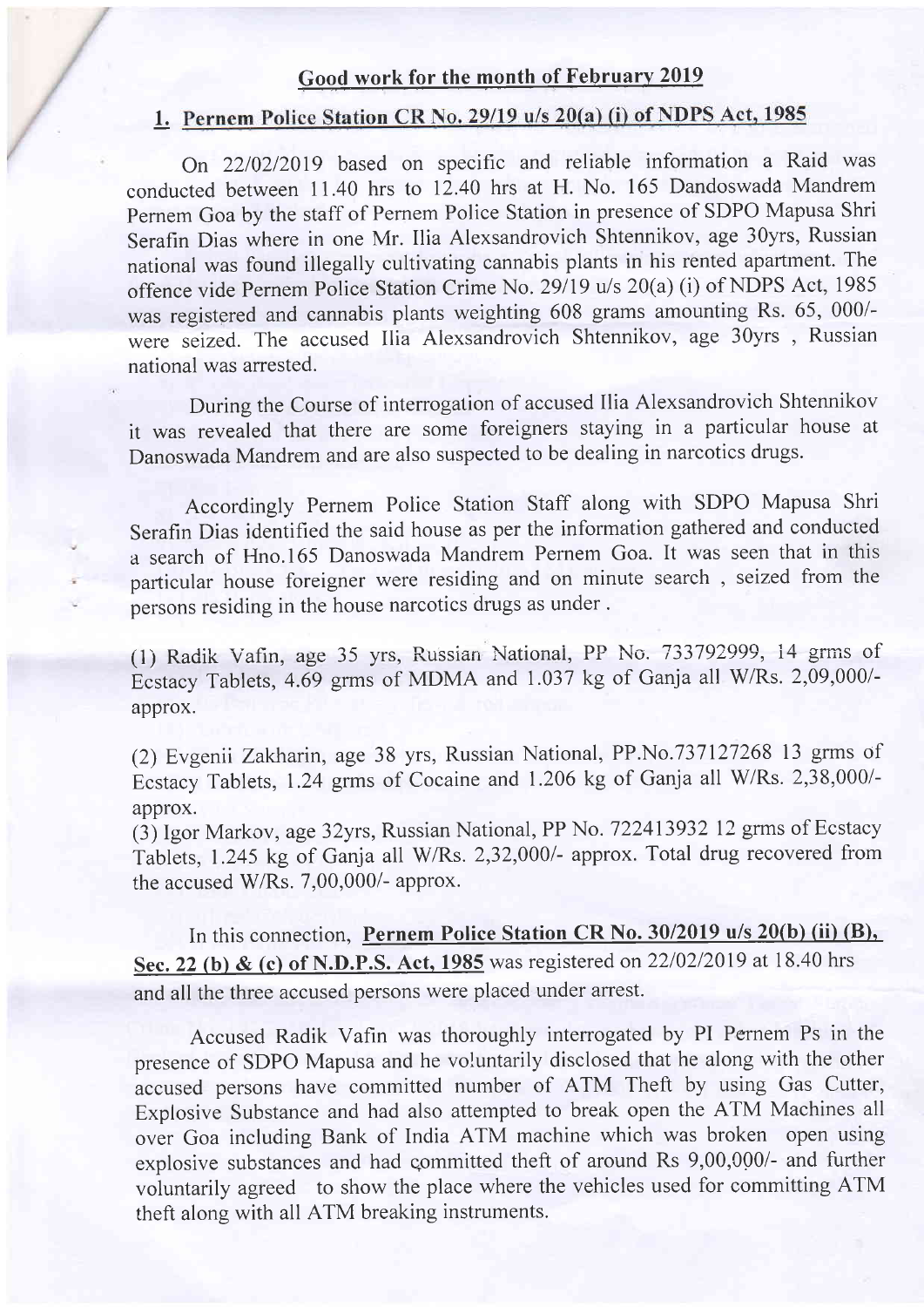The said accused led the police party to Mandrem where in police recovered one Blue Colour Maruti Suzuki Swift bearing registration no. GA.03.W.5066 and one black colour Yamaha FZ Motor cycle without number Plate which was used for committing ATM theft.

Police has also recovered from the accused following articles which was used for ATM theft and which were kept in the Maruti Swift Car No. GA03-W-5666.

- 1) One Gas Cutter with Gas Cylinder
- 2) LPG Gas Cylinder 14.2 kg Bharat Gas
- 3) 03 Gas Azul make Industrial Clipper
- 4) One PU Foam Insulation Sealant
- 5) Florissant Colour Plastic Face Mask
- 6) One Power drill Machine
- 7) One Iron Rod
- 8) One Iron Cutter
- 9) Safety Fuse which is used for Blasting
- 10) 0l Black Spray Tin used to spray in ATM Camera
- 11) 05 Hand gloves
- 12) Fuse wire
- l3) One Navigation Compass
- 14) One Pink colour spray paint
- 15) 02 Pen type Ph meter yellow & red colour
- l6) Torch with USB cord
- 17) Two black colour caps having of one cap having golden design
- l8) One Black colour headphone
- 19) Two Spanners
- 20) Amaron battery green colour
- 2l) Transparent Plastic pipes- <sup>3</sup>
- 22) Blue Colour Bucket
- 23) 01 red Colour Monkey Cap/ Mask
- 24) Two Extra No. Plates bearing No. GA-08-y-9133.

With the arrest of Gang of International Criminals Pernem Police Station Crime No. 192/2018 dated 20/11/2018 has been detected wherein ATM Machine of Bank of India Situated at Madhlawada Arambol was broken open by using explosive substance and committing theft of Rs. 9, 06, 100/- (Nine Lakh Six Thousand and One Hundred).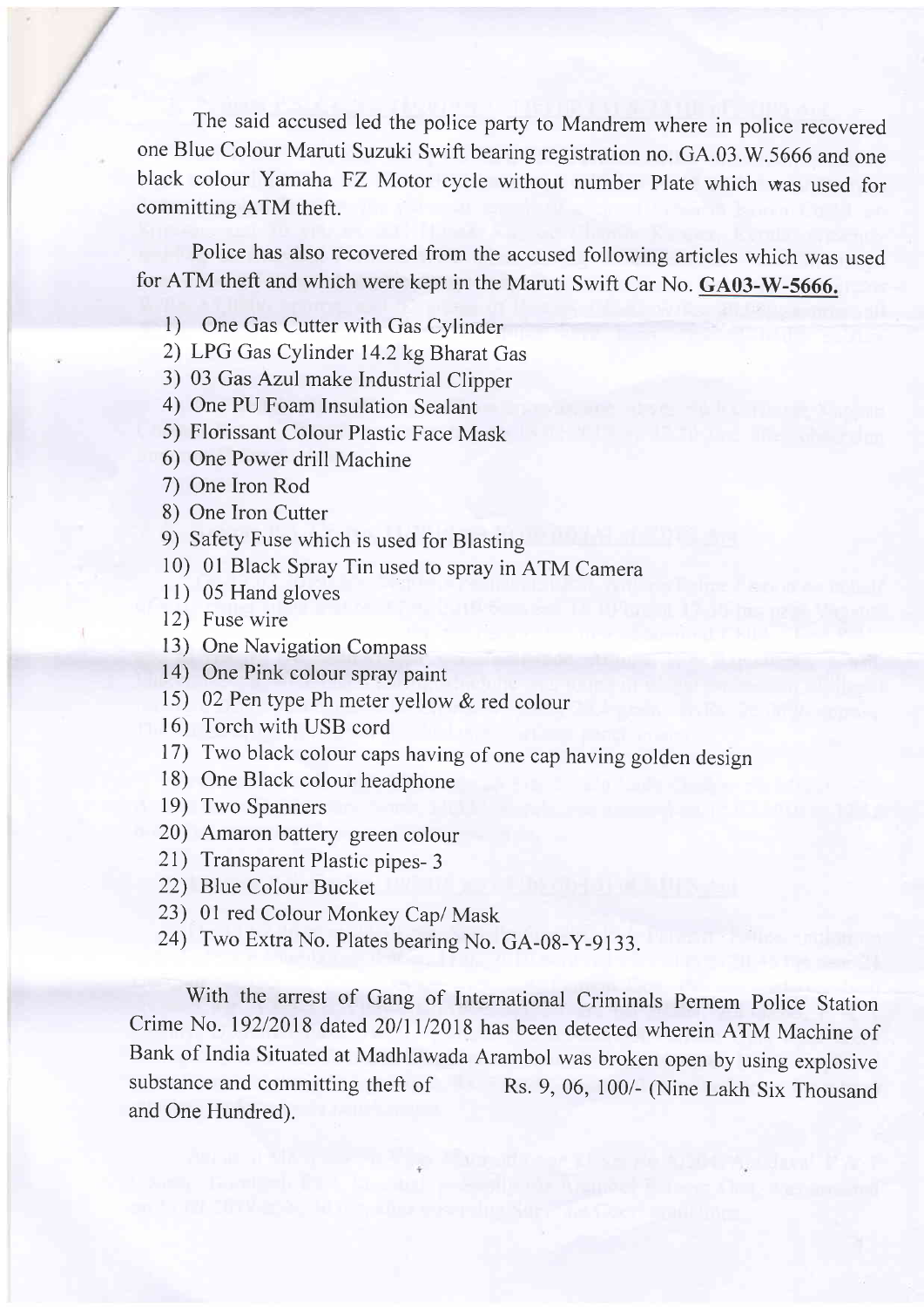#### 2. Pernem P.S. Cr. No. 21/2019 u/s 20 (b) (ii) (A) & 22 (B) of NDPS Act

On 15.02.2019, Shri Parag Pareskh, PSI, Pernem Police Station on behalf of state complained that on 15.02.2019 between 16.35 hrs to 18.30 hrs near Banyan Tree, Arambol Pernem, the personal search of accused Sreelesh Koren Chalil s/o Srinivas, age 30 yrs, r/o KC House, Kappad Cherola Kannur, Kerala, presently residing at Arambol Pernem, were taken during which he was found in illegal possession of illegal Narcotic Drugs suspected to be Ganja weighing 590 grams W/Rs. 55,000/- approx. and 02 grams of Ecstacy tablets W/Rs. 20,000/-approx. all W/Rs. 75,000/- approx. The seized drugs have been attached under seizure panchanama.

Accused Sreelesh Koren Chalil s/o Srinivas, age 30 yrs, r/o KC House, Kappad Cherola Kannur, Kerala was arrested on 15.02.2019 at 22.30 hrs, after observing Supreme Court guidelines.

#### 3. Anjuna P.S. Cr. No. 11/2019 u/s 20 (b) (ii) (A) of NDPS Act

On 12.02.2019, Ms. Manisha Pednekar, LPSI, Anjuna Police Station on behalf of state complained that on 12.02.2019 between 15.10 hrs at 17.50 hrs near Vagator Football ground, Ozrant, Vagator, the personal search of accused Chikku Jose K.V., age 25 yrs, r/o c/o Ladu Godkar r/o Mazalwado, Anjuna, N/o. Rajakumary North, Idukki, Kerala, were taken during which he was found in illegal possession of illegal Narcotic Drugs suspected to be Charas weighing 26.4 grams W/Rs. 26,000/- approx. The seized drugs have been attached under seizure panchanama.

Accused Chikku Jose K.V., age 25 yrs, r/o c/o Ladu Godkar r/o Mazalwado, Anjuna, N/o. Rajakumary North, Idukki, Kerala was arrested on 12.02.2019 at 17.55 hrs, after observing Supreme Court guidelines.

#### 4. Pernem P.S. Cr. No. 19/2019 u/s 20 (b) (ii) (A) of NDPS Act

On 11.02.2019 at 22.30 hrs, Shri Praful Giri, PSI, Pernem Police Station on behalf of state complained that on 11 .02.2019 between 18.35 hrs to 20.45 hrs near 21 Coconut Restaurant, Khalchawada, Arambol, Pernem Goa, the personal search of accused Mr. Yash s/o Vijay Malavade, age 2l yrs r/o A1204, Amidaval, P & <sup>T</sup> Colony, Dombivli East, Mumbai, presently r/o Arambol Pernem Goa, were taken during which he was found in illegal possession of illegal Narcotic Drugs suspected to be Ganja weighing 553 grams W/Rs. 55,000/- approx. The seized drugs have been attached under seizure panchanama.

Accused Mr. Yash s/o Vijay Malavade, age 21 yrs r/o A/204, Amidaval, P & T Colony, Dombivli East, Mumbai, presently r/o Arambol Pernem Goa, was arrested on 11.02.2019 at 22.30 hrs, after observing Supreme Court guidelines.